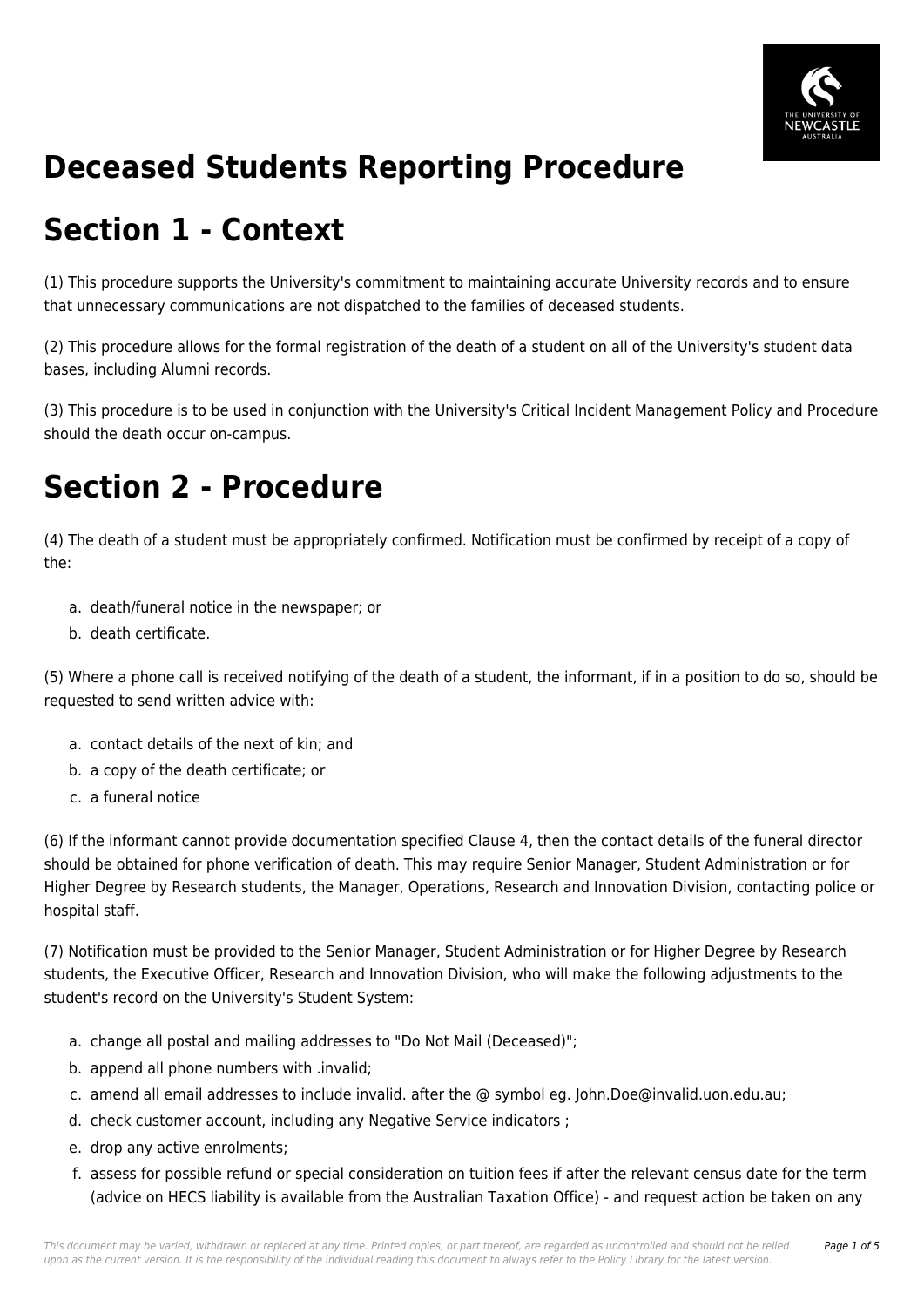outstanding debts or miscellaneous charges;

- g. re-run tuition calculation;
- h. mark 'ineligible to enrol' for any future terms; and
- i. administratively withdraw the student.

(8) Student Processes will then register the deceased status of the student and date of death on the University's Student System.

(9) Copies of the formal notification of the death or the Senior Manager, Student Administration / Graduate Research - Manager Operations - UON Graduate Research file note of phone verified death from funeral director must be retained on the student file including student name, number, program and the program status (eg Active/Completed) at the time of death, and the cause of death (if known).

(10) If the decedent was an enrolled international student there are additional reporting requirements under the [Education Services for Overseas Students Act 2000](https://policies.newcastle.edu.au/directory-summary.php?legislation=12) (ESOS Act).

- a. The Senior Manager, Student Administration, Student Central, or for Higher Degree by Research students, the Manager, Operations, Research and Innovation Division, and the Director, International and Partnerships must be advised of the death.
- b. As soon as practical after the death, the Senior Manager, Student Administration must advise the Department of Immigration and Border Protection (DIBP) of the circumstances of death.
- c. It is especially important to contact the DIBP office, prior to reporting on PRISMS, so the DIBP Liaison Officer may prevent a letter being sent to the student's most recent recorded address thus minimising the possibility of further distress for the student's family.
- d. Using PRISMS to report the student's death, the Senior Manager, Student Administration will enter the student course variation reason/code as below against the student's electronic confirmation of enrolment (eCoE):
	- i. Reason for Student Course Variation Termination of Student studies prior to completing the course
	- ii. Termination Reason Provider decision to cease student enrolment
	- iii. Provider decision to cease student enrolment reasons Student has died (include full details in the comment field as per death certificate/funeral notice and state that DIBP has been notified by email and provided supporting documentation)

(11) Specific protocols also apply to sponsored students. Details can be obtained from the relevant Third Party Contracts.

(12) The Senior Manager, Student Administration must advise the Pro Vice-Chancellor Student Experience and Academic Registrar, Associate Director, Student and Academic Administration, Senior Manager Admissions, Associate Director Marketing and Recruitment, the Alumni office and the relevant Faculty Liaison Coordinator, in writing, of the student's death. For Higher Degree by Research students, the Manager. Operations, Research and Innovation Division must advise the Pro Vice-Chancellor Student Experience and Academic Registrar, Associate Director, Student and Academic Business, the Alumni office and the relevant Head of School in writing, of the student's death. The following details must be provided:

- a. student name;
- b. student number;
- c. (program, location and the time the student attended the University;
- d. date of birth;
- e. date of death (if known);
- f. cause of death (if known);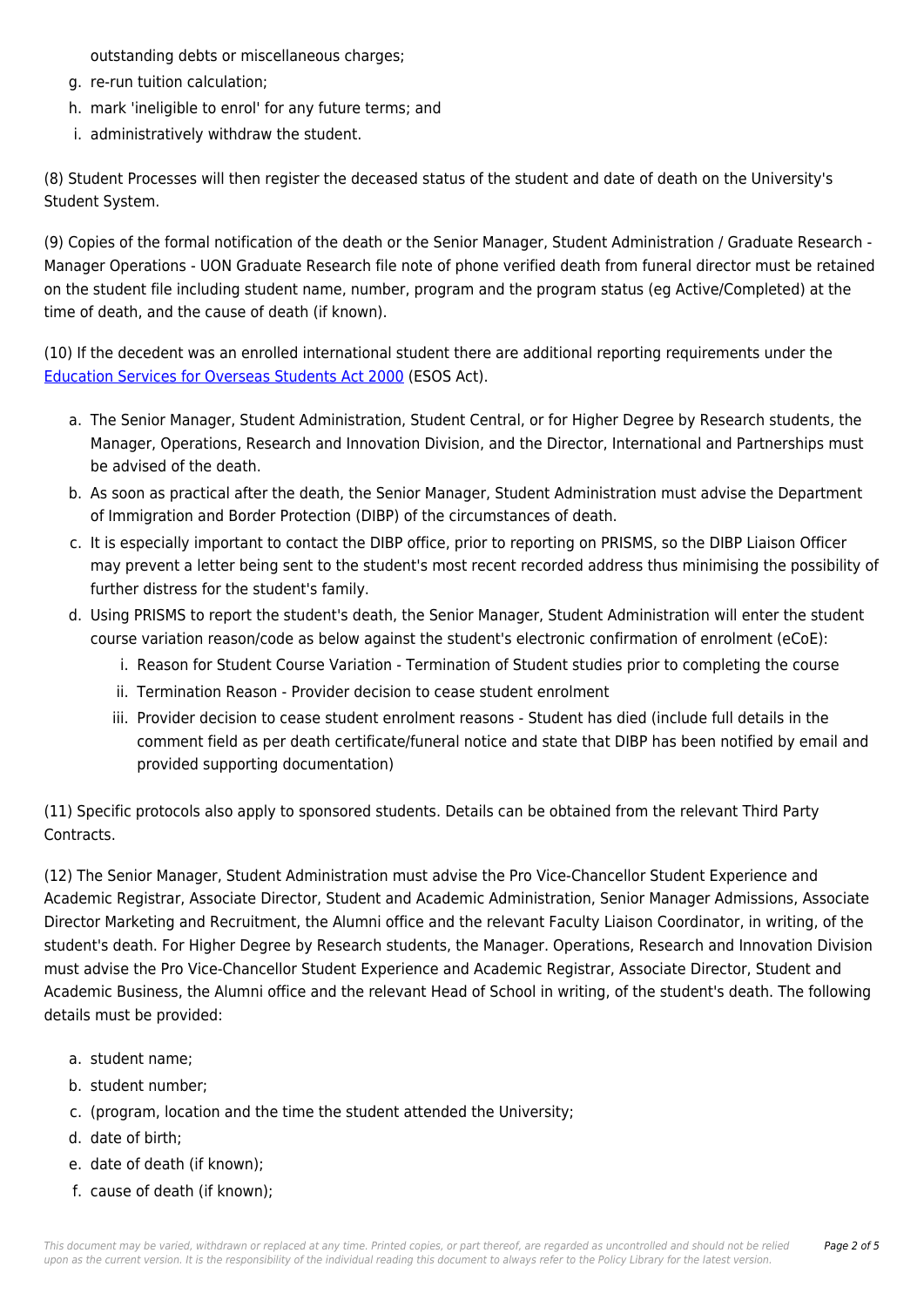- g. name of next of kin (if available); and
- h. contact address for next of kin.

(13) The relevant Faculty Liaison Coordinator will check the student's program progression in case the student may be eligible for a Posthumous award under the University's [Posthumous Awards - Policy.](https://policies.newcastle.edu.au/document/view-current.php?id=95) The relevant Faculty Liaison Coordinator will provide the information to the relevant Pro Vice-Chancellor who will determine whether an application for a Posthumous award should be sent to the President of Academic Senate in accordance with the [Governance Rule](https://policies.newcastle.edu.au/document/view-current.php?id=152), Schedule 2. For Higher Degree by Research students, the relevant Head of School and the Graduate Research will check the student's program progression in case the student may be eligible for a Posthumous award under the University's [Higher Degrees by Research Posthumous Awards Policy](https://policies.newcastle.edu.au/document/view-current.php?id=71) and [Higher Degrees by Research Posthumous](https://policies.newcastle.edu.au/document/view-current.php?id=70) [Awards Procedure](https://policies.newcastle.edu.au/document/view-current.php?id=70).

(14) If the decedent is a current [UAC](https://policies.newcastle.edu.au/download.php?id=330&version=1&associated) applicant, the Senior Manager, Admissions will inform UAC of the death and include the details outlined in clause 12.

(15) If the decedent is an English Language and Foundation Studies Student, the Senior Manager, Student Administration will inform the Executive Officer Foundation Studies of the death, in writing, including the details outlined in clause 12.

(16) The Associate Director, Student and Academic Administration, will check with the Student Support Service if the student has been a client of any of these services and will inform the Associate Director, Student Wellbeing. The Associate Director, Student Wellbeing will liaise with the relevant Program and Faculty Liaison Coordinator about whether any counselling/support for family and/or other students is required.

(17) The Pro Vice-Chancellor Student Experience and Academic Registrar will report the student's death to the Deputy Vice-Chancellor (Academic) and Vice President/Deputy Vice-Chancellor (Research and Innovation) and/or the Vice-Chancellor, as appropriate.

(18) If the decedent is an international student studying on campus, the Director, International and Partnerships will negotiate arrangements with the next of kin and/or sponsor for handling the deceased person's body and personal affects. A memorial service will be organised for fellow students, staff and family.

(19) If the student was currently enrolled, the Senior Manager, Student Administration will inform the Team Leader, IT Service Desk who will remove access to relevant information technology systems.

#### **Timing**

(20) To ensure that no additional hardship is placed on grieving families, this procedure is to be carried out as quickly as possible after the initial notification and no later than two (2) working days after the formal documentation notification.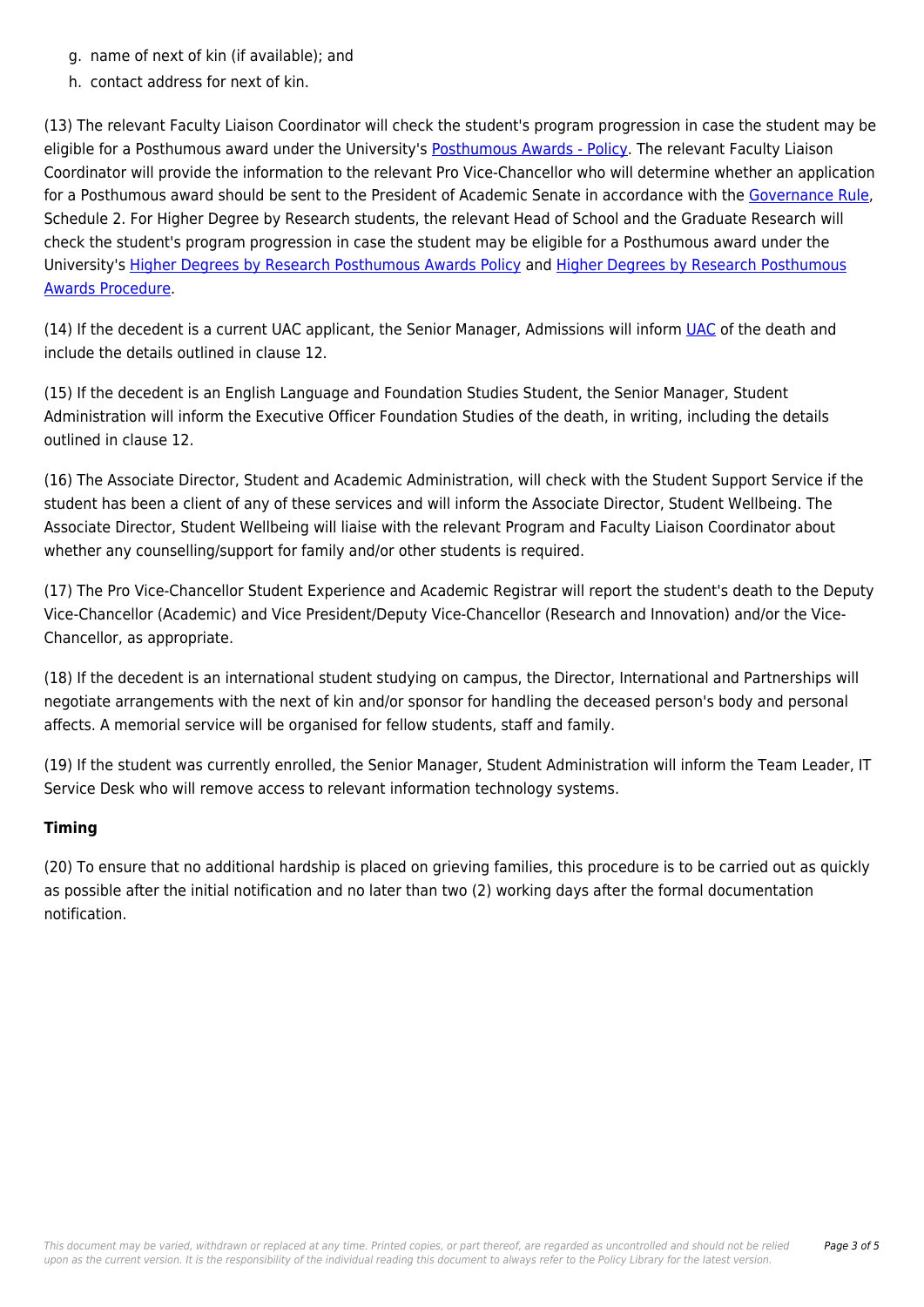### **Status and Details**

| <b>Status</b>             | Current                                                                                                  |
|---------------------------|----------------------------------------------------------------------------------------------------------|
| <b>Effective Date</b>     | 28th November 2016                                                                                       |
| <b>Review Date</b>        | 31st December 2019                                                                                       |
| <b>Approval Authority</b> | Academic Registrar                                                                                       |
| <b>Approval Date</b>      | 28th November 2016                                                                                       |
| <b>Expiry Date</b>        | Not Applicable                                                                                           |
| <b>Enquiries Contact</b>  | <b>Bridene Doherty</b><br>Senior Manager, Student Administration<br>0249215923<br><b>Student Central</b> |

### **Glossary Terms and Definitions**

**"Academic Senate"** - The Academic Senate of the University as described in the University of Newcastle Act 1989.

**"Posthumous award"** - An award granted after the death of the recipient.

**"University"** - The University of Newcastle, a body corporate established under sections 4 and 5 of the University of Newcastle Act 1989.

**"Working day"** - Any day other than Saturday, Sunday, or a public holiday in Newcastle, on which business may be conducted.

**"Applicant"** - Where referring to a student, an applicant is an individual seeking entry to a program or course offered by the University or its partner organisation/s. For all other uses of this term, the generic definition applies.

**"Campus"** - The Callaghan campus (being the land bounded by, but not including, University Drive, Highway Route 123, the main Northern rail line and the Shortland waters golf course); i. the Newcastle CBD campus: a. Hunter Street, Worth Place, Northern rail line and Steel Street; b. being the land bounded by, but not including, Auckland Street, Hunter Street, Darby Street and King Street; c. being the land bounded by, but not including, Auckland Street, Gibson Street, Laman Street and Charles Street; d. being the land bounded by, but not including, King Street, Pacific Street, Ocean Street, Shortland Esplanade, Church Street and Watt Street; ii. the Ourimbah campus (being that part of Ourimbah bounded by, but not including, Chittaway Road, Brush Road and the Northern rail line).

**"Census date"** - The date in each term on which a student / candidate enrolled in a course is deemed to be financially liable for the course.

**"Course"** - When referring to a course offered by the University, a course is a set of learning activities or learning opportunities with defined, assessed and recorded learning outcomes. A course will be identified by an alphanumeric course code and course title. Course types include core courses, compulsory courses, directed courses, capstone courses and electives. For all other uses of this term, the generic definition applies.

**"Student"** - A person formally enrolled in a course or active in a program offered by the University or affiliated entity.

**"Program"** - When referring to learning, a program is a sequence of approved learning, usually leading to an Award. For all other uses of this term, the generic definition applies.

**"Service indicators "** - A system mechanism for flagging a student's service status. A negative service indicator